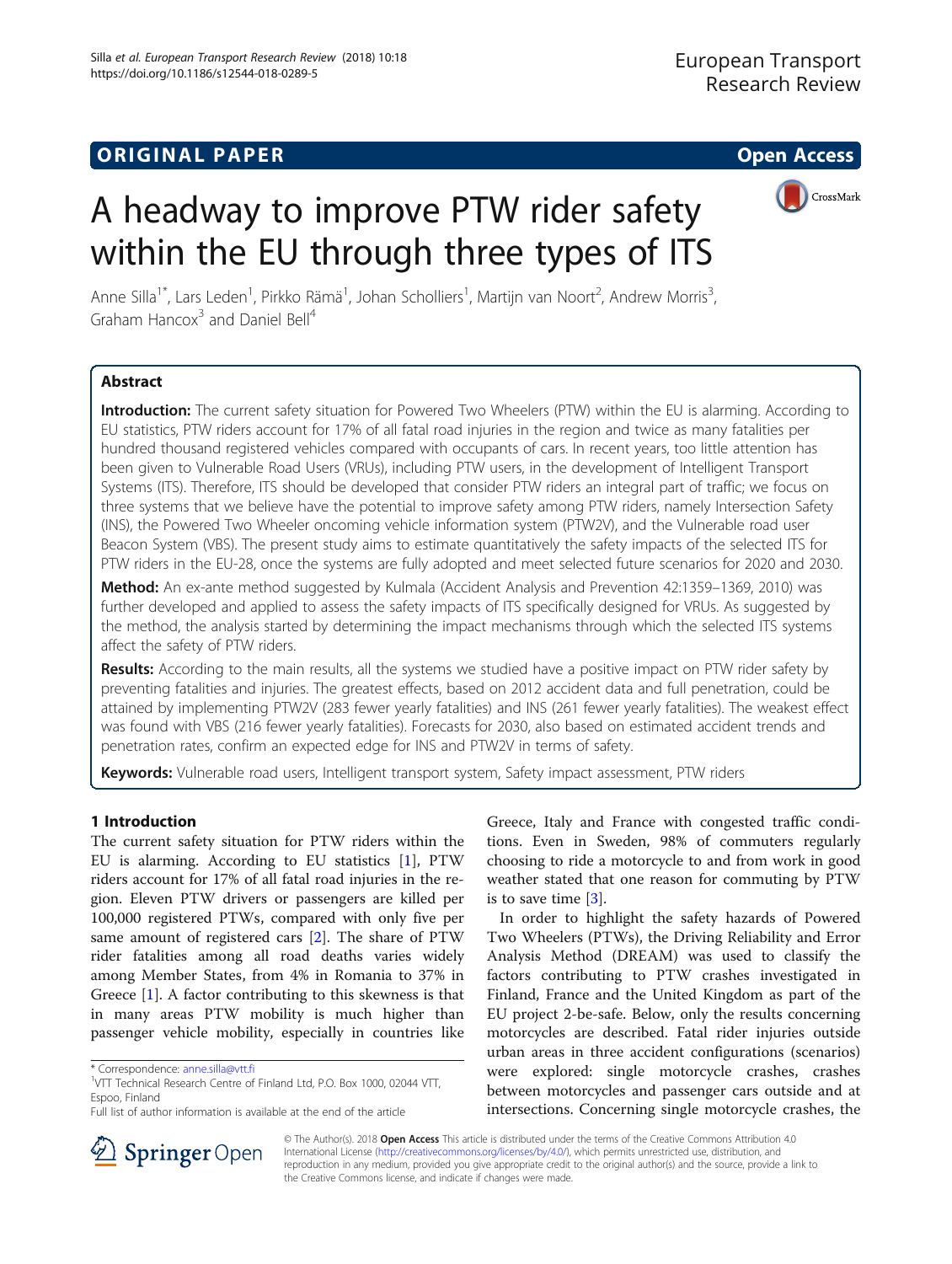most common human factors contributing to crashes are misjudgement of the situation due to inattention, late observation and insufficient skills. Factors related to the traffic environment include inadequate design and poor road maintenance and/or sight obstruction. In crashes between riders and passenger cars, the main factor concerning riders is misjudgement of the situation, mainly through expecting a certain behaviour from someone else, and outside intersections also priority errors and inadequate road design and sight obstruction. The main contributing factor for drivers is misjudgement of situations through expecting a certain behaviour, and inattention [[4\]](#page-11-0).

An analysis of Swedish in-depth crash data on fatal motorcycle rider injuries in 2005–2010 revealed even more serious shortcomings than did the 2-be-safe project: 25% of riders had no licence, 36% were speeding significantly, 26% were intoxicated by alcohol or drugs, and 7% wore no helmet [\[5](#page-11-0)]. Existing laws and regulations should enhance and ensure communication between road users, but in this case it seems not to be working. Apart from surveillance, riding with safety margins implies a concept that could be helpful also in more severe circumstances. One such concept could be to make motorcyclists and cars "visible" to each other, for example through warning lights, signs or messages within the infrastructure, in-vehicle alarms to warn of conflicting road users, or if necessary even the application of emergency braking.

Beanland et al. [\[6](#page-11-0)] assessed the acceptance of different assistive systems targeted to PTW riders. The results showed that systems having the highest overall rider acceptability within the countries taking part in the 2 be-safe project were night vision, anti-lock braking system (ABS), advanced front-lighting system and eCall. The three lowest-ranked systems were Intelligent Speed Adaption (ISA), lane keeping assistant and adaptive cruise control.

A forgiving roadside is especially important for riders. In Sweden, 19 riders (11% of all rider fatalities in the country) were fatally injured when hitting guard rails (barriers) in 2005–2008 [[7](#page-11-0)]. Today, the barriers have been softened to reduce impact forces when hit. In the Norwegian design standards, seven of 18 issues on the checklist for rider safety concern barrier design [[8\]](#page-11-0).

Intelligent Transport Systems (ITS) have recently been effective in decreasing the number of road traffic fatalities, specifically among passenger car occupants. Vulnerable Road Users (VRUs), such as motorcyclists and moped riders, have received too little attention in the development of ITS (e.g. [[9\]](#page-11-0)). Consequently, there is a need for ITS that specifically address PTW riders as an integral part of traffic. We focus on three systems considered to have good potential for improving the safety

of PTW riders: Intersection Safety (INS), the Powered Two Wheeler oncoming vehicle information system (PTW2V) and the Vulnerable road user Beacon System (VBS).

The study presented here aimed to quantitatively estimate the safety impacts of the selected ITS on PTW riders in the EU-28, once the systems are fully adopted in line with selected future scenarios in 2020 and 2030. An ex-ante assessment method has been suggested by Kulmala [\[10](#page-11-0)] for the traffic safety impacts of ITS. The method has been used in expert assessments of ITS for cars. The same approach was further developed and applied in this study to assess the safety impacts of ITS specifically designed for VRUs. As suggested by the method, the analysis started by determining the impact mechanisms through which the selected ITS systems affect the safety of PTW riders.

## 2 Intelligent transport systems improving the safety of powered-two-wheeler riders 2.1 Selection of systems

First, a list of 23 ITS was drawn up. This included all ITS deemed to be near to market and to have good overall potential to improve the safety, mobility and/or comfort of VRUs. Subsequently, the impacts of these systems on safety, mobility and comfort were assessed qualitatively  $[11]$ , and based on this a subset of 10 ITS was selected for quantitative assessment. This selection was done in a workshop using a multi-criteria assessment and portfolio check (ex-post check on the overall result) [[12\]](#page-11-0). The multi-criteria analysis ranked the systems, while the portfolio check determined whether all important aspects were covered. The multi-criteria selection included issues such as benefits, costs, deployment and users, and the portfolio check confirmed, for example, that the systems addressed all vulnerable road user groups, covered all impact categories, and covered different types of ITS (infra-based, car-based, VRU-based and cooperative ITS).

Four of these ten systems were targeted to PTW riders. Of the four, Blind Spot Detection (BSD) was only estimated to be effective in preventing moped accidents, not motorcyclist accidents. Therefore, the systems selected for the assessment presented here included Intersection Safety (INS), the Powered Two Wheeler oncoming information system (PTW2V) and the Vulnerable road user Beacon system (VBS). The systems are presented in greater detail in chapter 2.2.

#### 2.2 Description of systems

A short description of each assessed system is included below, with figures illustrating their performance (Fig. [1](#page-2-0)).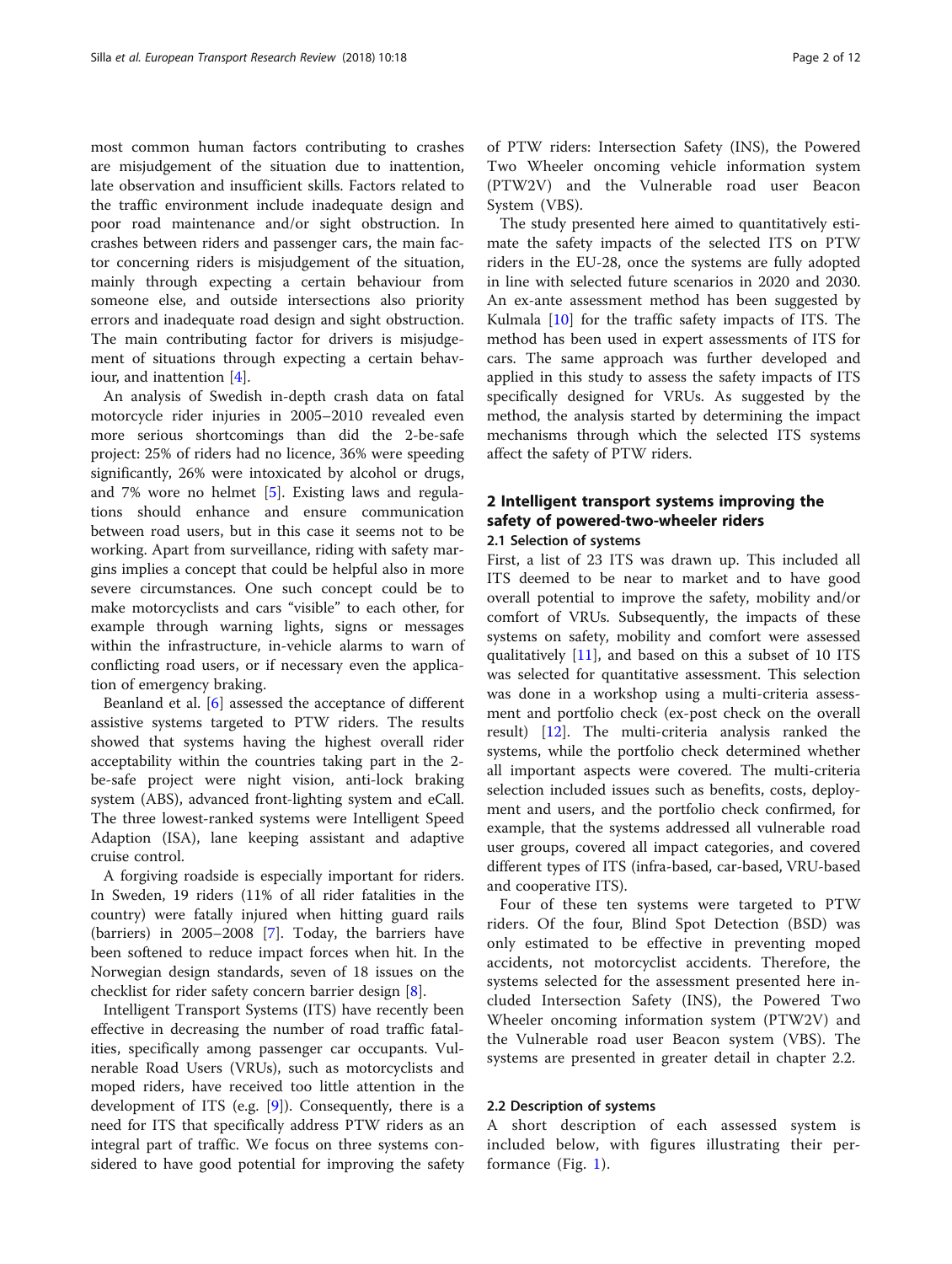<span id="page-2-0"></span>

#### 2.2.1 Intersection safety (INS)

The system assists the driver and VRU at intersections. It covers both conflicts between vehicles and VRUs during left- and right turning and vehicles arriving perpendicular to VRUs. Left- and right-turning assistance pertains to a vehicle turning left or right into the path of a VRU. A roadside unit (RSU) at an intersection detects conflicting VRUs, in our case a rider, via camera or radar, assesses the risk of collision, and sends a warning of potential collision to the vehicle. The vehicle driver is informed or receives a warning via an on-board unit. In addition, the RSU warns the VRU of the danger with, for example, flashing lights and/or sound. The system covers two functions, for left- and right-turning assistance and for conflicting vehicles arriving on perpendicular courses. Left- and right-turning assistance pertains to a vehicle turning left or right into the path of the rider. The process for conflicting vehicles with perpendicular courses is the same as for the first function: an RSU detects the rider crossing the intersection and informs the vehicle of a possible collision. The system depends on short-range communication and roadside sensors. Optionally, the vehicle also uses its own sensors. The system does not intervene; it aims to prevent accidents between cars/trucks/buses and VRUs at signalised and non-signalised intersections.

### 2.2.2 Powered two wheeler oncoming vehicle information system (PTW2V)

The system informs both the equipped car/truck/bus driver and equipped PTW rider of each other's presence if they are seen to be on a collision trajectory. Equipped vehicles (cars, buses, trucks) and PTWs wirelessly exchange information, such as position and speed. Both parties are warned of each other's presence only if they are seen to be on a collision trajectory, not in harmless situations to avoid over-informing and possibly annoying the recipient. Both are warned of an imminent collision, so both can act to prevent the accident or at least reduce speed to mitigate the consequences. The system aims to prevent accidents between cars/trucks/buses and PTWs, especially at intersections.

#### 2.2.3 VRU beacon system (VBS)

The VBS consists of a tag or device carried by a VRU that sends out a signal, which is subsequently detected by a receiving device installed in vehicles. This vehicle system assesses the possibility of a collision based on the estimated trajectory of the VRU. The driver is then warned about a potential collision without any active intervention. The system is targeted to prevent accidents with all VRUs including pedestrians, cyclists, moped riders and motorcyclists. The VBS detects not only persons/vehicles in front, but also those at the rear and side of the vehicle. The VBS system is also able to detect possible collisions when there is no line of sight between vehicle and VRU. Scenarios that the VBS is mainly addressing are critical situations in urban areas, where motorised traffic travels at speeds of up to 50 km/h and where obstructed views or unexpected behaviour of VRUs can potentially lead to conflicts. The system aims to prevent accidents between cars/trucks/buses and VRUs.

## 3 Method

#### 3.1 Impact assessment method

An ex-ante method suggested by Kulmala [[10\]](#page-11-0) was further developed and applied here to assess the safety impacts of ITS designed specifically for VRUs. The method is described in more detail by Malone et al. [\[13](#page-11-0)]. The method follows the generally accepted theoretical background according to which traffic safety has three dimensions: (1) exposure, (2) risk of a collision taking place during a trip, and (3) consequences [\[14](#page-11-0)]. The method proposed by Kulmala [[10](#page-11-0)] exploits a set of nine mechanisms through which ITS systems can affect road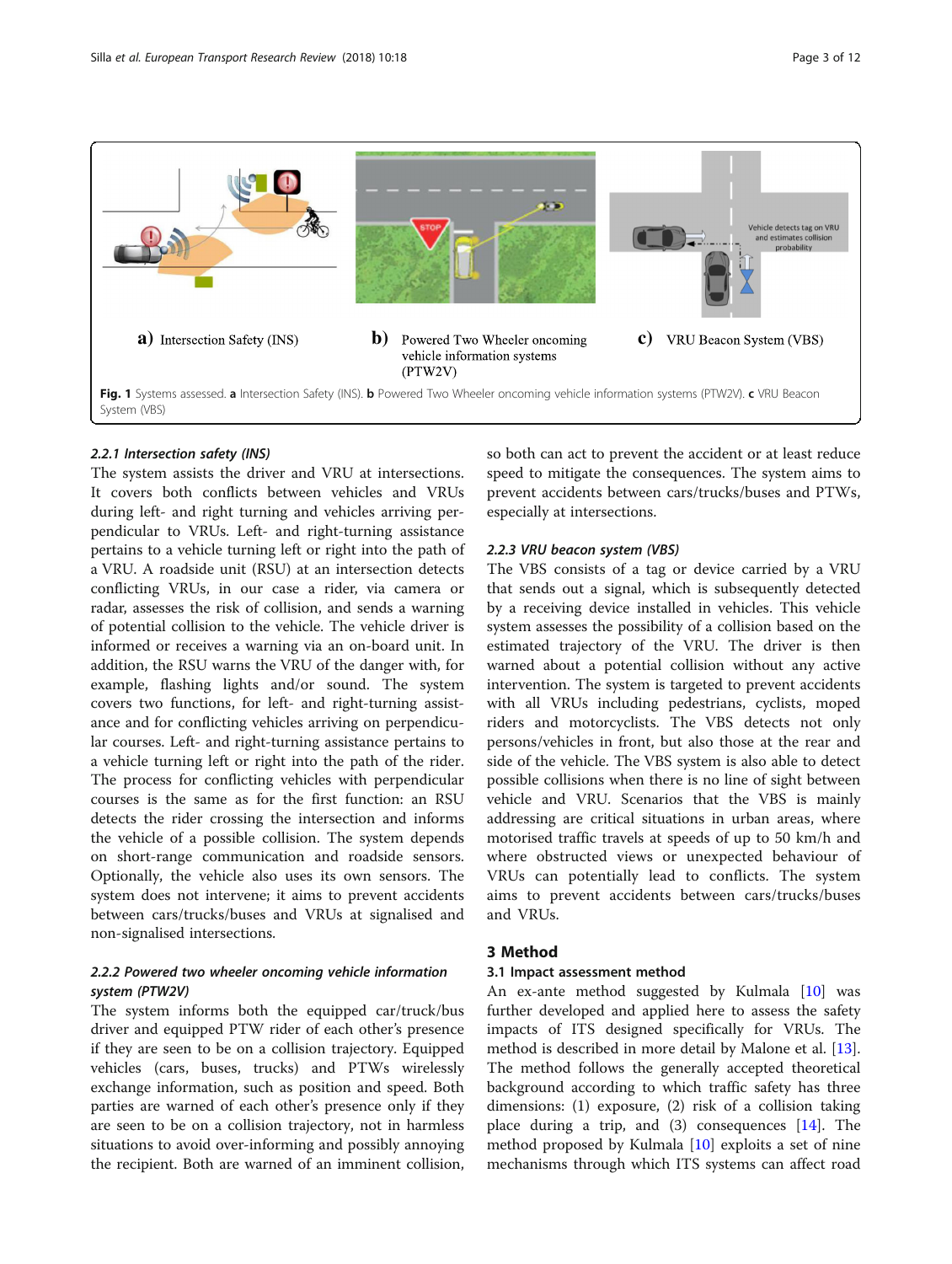user behaviour and thereby road safety, to ascertain that all possible impacts (both positive and negative impacts on road safety; direct, indirect and unintended effects of systems) will be covered, and no effects counted twice. The nine mechanisms were modified by Malone et al. [[13\]](#page-11-0) to be more focused on VRUs, changes in their behaviour, and situations they face in traffic. The mechanisms, which are described in more detail elsewhere  $[13]$  $[13]$ , are:

- Mechanism 1: Direct modification of the task of road users by giving information, advice, and assistance or taking over part of the task
- Mechanism 2: Direct influence by roadside systems mainly by giving information and advice
- Mechanism 3: Indirect modification of user behaviour in many, largely unknown ways
- Mechanism 4: Indirect modification of non-user behaviour
- Mechanism 5: Modification of interaction between users and non-users
- Mechanism 6: Modification of road user exposure by for example information, recommendation, restrictions, debiting or increased comfort in car driving, Powered Two Wheeler (PTW) riding, cycling or walking
- Mechanism 7: Modification of modal choice by for example demand restraints (area access restriction, road pricing, area parking strategies), supply control by modal interchange and other public transport management measures, and travel information systems
- Mechanism 8: Modification of route choice by route diversions, route guidance systems, dynamic route information systems, and hazard warning systems monitoring incidents
- Mechanism 9: Modification of accident consequences by intelligent injury severity reducing systems at crashes, by quick and accurate crash reporting and call for rescue, and by reduced rescue time.

As highlighted by Kulmala [[10\]](#page-11-0) the indirect modification of user behaviour is more long-term than the very direct, short-term reactions to the system in mechanisms 1 and 2. Long-term behavioural adaptation may appear in many different ways (for example, by reallocation of attention resources or by change of expectation of the behaviour of other road users). This behavioural adaptation may often be due to delegation of responsibility of the driving or riding task partly or totally to the system, which the drivers or riders have learnt to rely on.

The process of estimating the safety impacts of the selected ITS systems started with a literature review, followed by determination of the relevant impact

mechanisms for PTW riders. The magnitude of the effect of each mechanism was assessed by experts based partly on the literature review and partly on common expertise on expected changes in road user behaviour due to the use of systems. The estimates on the effects of the selected ITS on PTW rider safety within the EU-28 were calculated by assuming different penetration rates for the systems. The CARE accident database was used to scale up the results to the European level. The ERiC (European Risk Calculation) tool was utilised to facilitate the calculations. The accident data in the ERiC is divided into different categories (urban/rural, intersection/links etc.), which enables the use of different effect estimates for each category.

The method proposed by Kulmala has been applied in numerous previous projects to assess the traffic safety impacts of ITS for cars [[15](#page-11-0)–[20\]](#page-11-0). Because the ITS systems under assessment in our paper are not yet deployed, the possibility to validate the method lies in the future. The assumptions on the possible effects of ITS systems that we made during the assessment have been made transparent so that our findings can be compared with earlier and future assessments and validation of the results. Future validation could include field operational tests focusing on measuring road user behaviour. An example is given elsewhere [\[20](#page-11-0)].

#### 3.2 Data

The CARE database was chosen for the analysis, as it contains details of accidents on a EU-wide level. Whilst the broad nature of the database is clearly beneficial, CARE is limited in some respects. For example, some EU Member States joined the database agreements later than others, which makes it more difficult to compare data across years due to lack of consistency. Furthermore, new Member States also means more accidents or 'cases'—and such addition of data impacts the results by potentially indicating that an accident problem is worse than it actually is (addition of Member State data increases absolute numbers of individual collision types). Then, there is variability across Member States in the quality of accident data entered into the database, with some countries providing highly detailed and accurate data while others have many 'unknowns' due to inaccurate recording of key accident circumstances such as injury severity, age of crash participants and other factors from the scene of the accident. Finally, the database suffers from underreporting, as detailed below. Despite these shortcomings, CARE was selected for analysis because it is the best EU-wide source of accident data available. To overcome some of the above weaknesses, and to generate background variable data, the countries were grouped in three clusters based on the prevalent safety situation in each country. The clusters were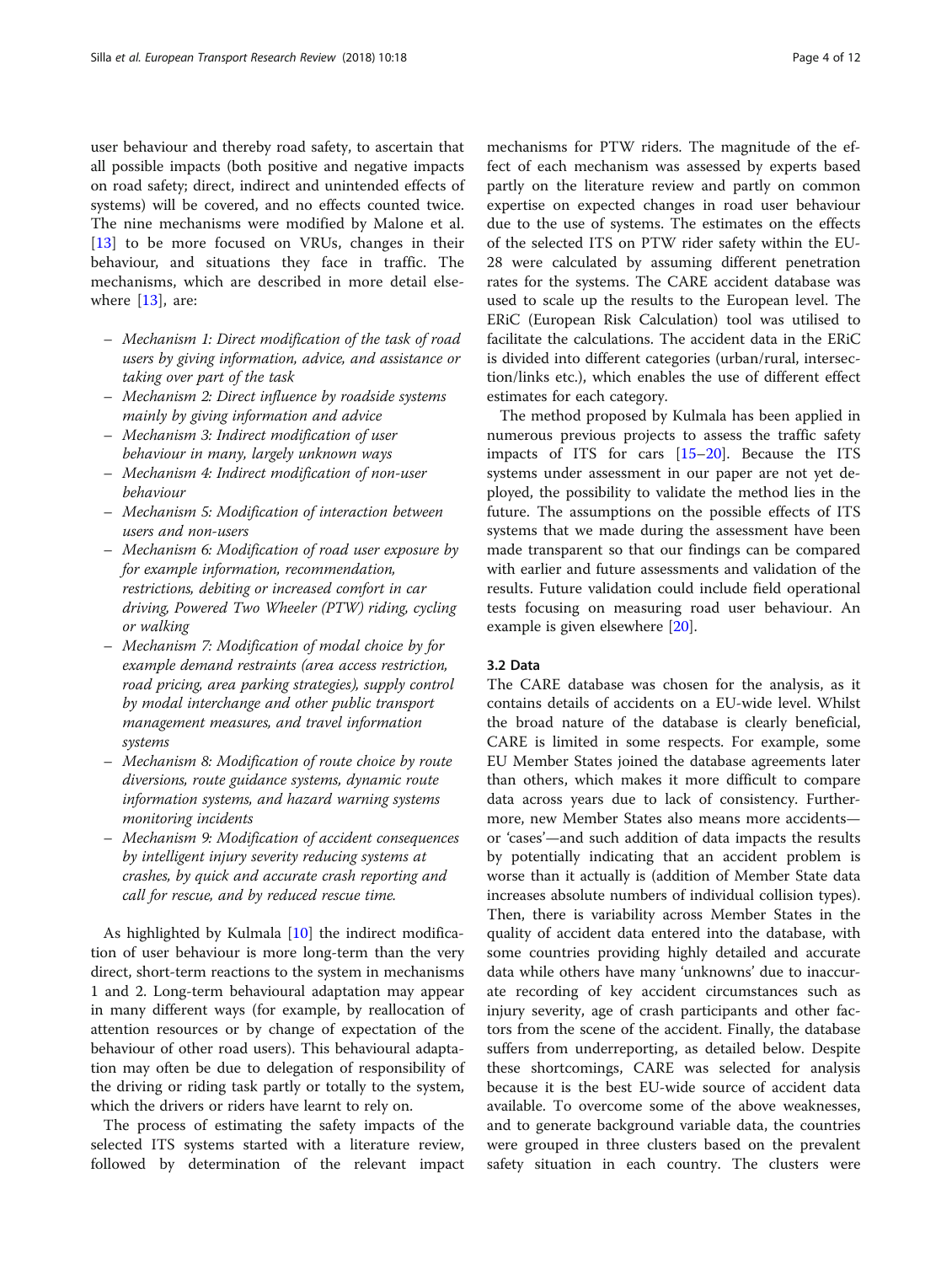formed using the latest road safety and VRU safetyrelated statistics. Countries with a similar safety situation, i.e. low, medium and high safety situation, were included in the same cluster. For countries and criteria where no detailed information was available in the CARE database on background variables such as road type, weather conditions, lighting conditions, location and age (or when the values were not considered reliable), the average values from the cluster to which the country belongs were used.

Total fatality and injury numbers used in the calculations are listed in Table 1. The estimation of accident numbers for 2020 and 2030 is described in chapter 3.3.

Total fatality figures for 2012 used in the impact assessment calculations for the EU-28 were taken from the Statistical Pocketbook [\[21](#page-11-0)]. The pocketbook does not include information on the number of injuries per se, only the number of injury accidents. We therefore compiled total numbers of injuries from the CARE database.

The more detailed information on fatalities and injuries for the EU-28 were gathered from the statistics of the CARE database for the year 2012. No accident data for 2012 was available for Belgium, Bulgaria, Estonia, Lithuania, Malta, Slovakia and Sweden, thus the latest available CARE data was used for those countries instead. For Lithuania the total numbers of fatalities and injuries in 2012 were taken from their national statistics.

It should be noted that the CARE data cannot be assumed to be complete. Underreporting is a significant and little-understood problem, especially for singlevehicle accidents of VRUs and injury accidents. Generally speaking, the issue is that the police do not record every injury accident, in addition to which the reporting

Table 1 Total number of moped, motorcycle and all road fatalities and injuries in the EU-28 used in the calculations. The 2012 data are obtained from the CARE database (injuries) and the EU statistical pocketbook (fatalities). The accident numbers for 2020 and 2030 are estimations based on the identified accident trends, see [[43](#page-11-0)] for more details

|                               | 2012      | 2020      | 2030    |
|-------------------------------|-----------|-----------|---------|
| Single moped fatalities       | 218       | 120       | 64      |
| Moped-vehicle fatalities      | 705       | 388       | 208     |
| Single motorcycle fatalities  | 1254      | 962       | 698     |
| Motorcycle-vehicle fatalities | 2877      | 2208      | 1316    |
| Single moped injuries         | 21,225    | 13,114    | 7638    |
| Moped-vehicle injuries        | 66.072    | 41.457    | 24.704  |
| Single motorcycle injuries    | 32.379    | 25.994    | 20,111  |
| Motorcycle-vehicle injuries   | 110.468   | 89.903    | 70.661  |
| All road fatalities           | 28,126    | 16,429    | 8573    |
| All road injuries             | 1,429,888 | 1,085,888 | 796,262 |

rate is biased towards more severe accidents or those that cause traffic disruption. Actual reporting rates are not known for most EU countries. Therefore, these numbers should be treated with caution.

#### 3.3 Procedure

The safety impact assessment method, described in the previous section, was applied in the VRUITS project to a set of 10 ITS. An overview of the results for the 10 ITS has been provided by Silla et al. [[22](#page-11-0)]. This paper provides a more detailed assessment results regarding the three PTW related ITS.

The safety impact assessment method adopted by Malone et al. [[13\]](#page-11-0) and applied here followed the steps and applied the calculation tool reported by Kulmala [[10](#page-11-0)] and is presented in Fig. [2](#page-5-0). More details on the procedure for arriving at the results are provided by Silla et al. [\[22](#page-11-0)].

1. System descriptions

First, a detailed description was written for each system to ensure that everyone involved in the assessment process had a clear and confluent grasp of system's functioning, technical restrictions, projected user reactions and anticipated effects on safety.

2. Description of effects

During this step, the relevant safety mechanisms were selected for each studied ITS, and the expected changes in driver and VRU behaviour were described and documented for each mechanism based on the extant literature and other available evidence.

3. Estimation of effects by mechanism (mechanisms 1– 5, 9)

Here, the safety mechanism effects were described as % increase/decrease of relevant accidents from the baseline. An iterative approach was used for estimation of the effects, especially those for which no literature was found, by cross-checking and validating them among experts both within the study and from outside it [\[22\]](#page-11-0).

4. Exposure effects

The results of a separate mobility assessment study [[23](#page-11-0)] were applied regarding mechanisms 6–8. The estimated effects on moped and motorcyclist exposure were converted to safety effects based on the exponential model and values found from earlier studies. These studies found a "safety in numbers" effect, i.e. the number of accidents increases less than proportionally to traffic volume (see e.g. [\[24\]](#page-11-0)). For cyclists the meta-analysis of Elvik and Björnskau [\[24\]](#page-11-0) includes four studies concerning road links. One Swedish, one Danish and two Dutch studies with estimates of 0.35, 0.67, 0.26 and 0.44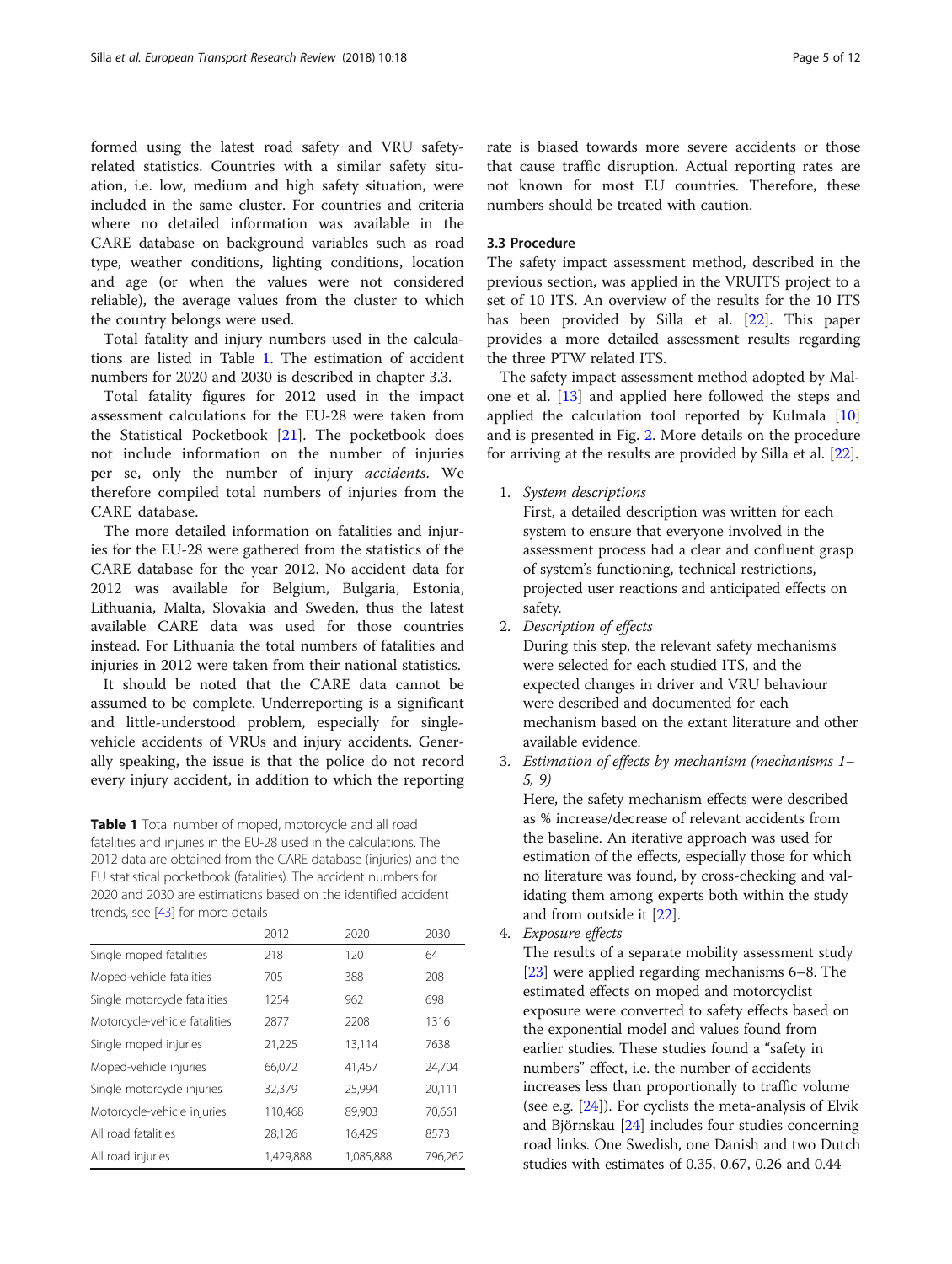<span id="page-5-0"></span>

respectively. The average is 0.43. Jacobsen [\[25\]](#page-11-0) modelled fatality risk for cyclists in 14 European countries. So the sample is quite representative for EU-28 compared to other studies available. His estimate of the exponent is 0.40. The result of Elvik and Bjornskau [\[24\]](#page-11-0) suggest that variation is larger for cyclists than for pedestrians. One likely explanation is that cycle infrastructure is very different in different EU countries. Therefore the estimate of the exponent concerning cyclists is presented with only one decimal i.e. 0.4. In VRUITS project this same exponent was used for mopeds. For motorcyclists only one reference was found [\[26\]](#page-11-0). Marizwan et al. [\[26](#page-11-0)] estimated the exponent for motorcycle flow (ADT) to be 0.404 for Malaysia. In previous EU impact assessment projects the exponent has been set to 1 (e.g.  $[15-17]$  $[15-17]$  $[15-17]$  $[15-17]$ ). The mean value between the two assessments was chosen i.e. 0.7. The effects of modal change were only included for VRUs, as those between other vehicles and public transport were considered to be insignificant. 5. Estimation of penetration rates

Penetration rates for the different systems were estimated as low, medium and high range from questionnaires sent to stakeholders and from feedback given during a workshop [\[16\]](#page-11-0) (Table 2). The penetration rates used in the assessment for PTW2V and VBS were calculated by multiplying

the vehicle penetration rates with the penetration rate of PTW. In case of INS the infrastructure penetration rate used in the calculations was higher than the one presented in Table 2. This assumption was made based on Kulmala et al. [\[17\]](#page-11-0) who argue that the deployment of the infrastructure systems will start with the intersections with the highest numbers of accidents. Therefore, the infrastructure penetration rates were modified according to the estimates of presented by Kulmala et al. [[17\]](#page-11-0) which, for example, assume that 0.1% of the equipped intersections account for 3% of all intersection collisions and 1% of the equipped intersection 10% of intersection collisions. in 2020. After the modification the vehicle penetration rates were multiplied with infrastructure penetration rates similarly to PTW2V and VBS.

6. Estimation of accident trends for each cluster Hancox et al. [[27\]](#page-11-0) carried out a regression analysis of accident numbers obtained from the CARE database for the period 2002–2012 (assuming no system deployment) to predict the number of accidents for 2020 and 2030. The safety trends were organised by country cluster and accident severity ('fatal' or 'injured'). The analysis included establishment of the ratio of accidents for 2020 and 2030 for every accident that occurred in 2012 (Table [3\)](#page-6-0).

#### Table 2 Estimate of implementation rates for the selected ITS applications for 2020 and 2030

| System     | Parameter                                    | 2020 |       |       |       | 2030  |       |  |
|------------|----------------------------------------------|------|-------|-------|-------|-------|-------|--|
|            |                                              | Low  | Med   | High  | Low   | Med   | High  |  |
| <b>INS</b> | % of signalised intersections in urban areas | 0%   | 0.4%  | .5%   | 2.0%  | 4.0%  | 5.0%  |  |
|            | % of vehicles (with C-ITS equipment)         | 5.0% | 10.0% | 13.0% | 15.0% | 30.0% | 40.0% |  |
| PTW2V      | % of PTWs equipped                           | 0.8% | 4.5%  | 12.0% | 5.0%  | 28.0% | 36.0% |  |
|            | % of vehicles (with C-ITS equipment)         | 5.0% | 10.0% | 13.0% | 15.0% | 30.0% | 40.0% |  |
| <b>VBS</b> | % of PTWs equipped                           | 0.8% | 5.0%  | 13.0% | 5.0%  | 32.0% | 40.0% |  |
|            | % of vehicles (with C-ITS equipment)         | 5.0% | 10.0% | 13.0% | 15.0% | 30.0% | 40.0% |  |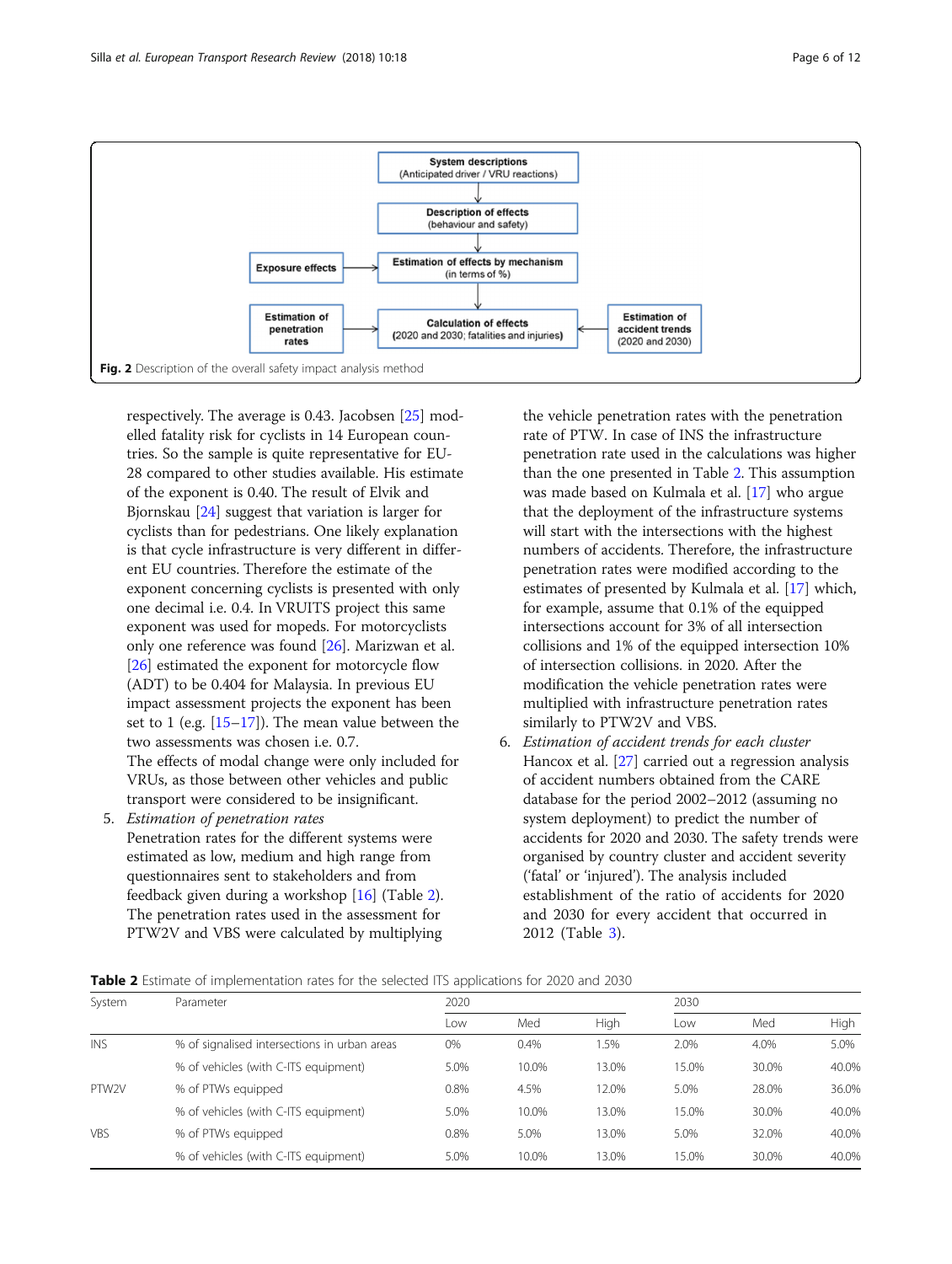<span id="page-6-0"></span>Table 3 Ratio of predicted 2020 and 2030 moped rider and motorcyclist accidents to every 1 moped rider / motorcyclist accident in 2012

| Year                                                                 | Moped riders                                                         |                      |                      |         |  |
|----------------------------------------------------------------------|----------------------------------------------------------------------|----------------------|----------------------|---------|--|
|                                                                      | Cluster1                                                             | Cluster <sub>2</sub> | Cluster <sub>3</sub> | Average |  |
|                                                                      | Ratio to number of fatalities (number of accidents)                  |                      |                      |         |  |
| 2012                                                                 | 1.000                                                                | 1.000                | 1.000                | 1.000   |  |
| 2020                                                                 | 0.415                                                                | 0.472                | 0.823                | 0.546   |  |
| 2030                                                                 | 0.137                                                                | 0.185                | 0.647                | 0.288   |  |
|                                                                      | Ratio to number of injuries (number of serious and slight accidents) |                      |                      |         |  |
| 2012                                                                 | 1.000                                                                | 1.000                | 1.000                | 1.000   |  |
| 2020                                                                 | 0.643                                                                | 0.584                | 0.959                | 0.655   |  |
| 2030                                                                 | 0.373                                                                | 0.309                | 0.993                | 0.415   |  |
| Year                                                                 | Motorcyclists                                                        |                      |                      |         |  |
|                                                                      | Cluster1                                                             | Cluster <sub>2</sub> | Cluster <sub>3</sub> | Average |  |
| Ratio to number of fatalities (number of accidents)                  |                                                                      |                      |                      |         |  |
| 2012                                                                 | 1.000                                                                | 1.000                | 1.000                | 1.000   |  |
| 2020                                                                 | 0.694                                                                | 0.829                | 0.736                | 0.769   |  |
| 2030                                                                 | 0.440                                                                | 0.656                | 0.503                | 0.559   |  |
| Ratio to number of injuries (number of serious and slight accidents) |                                                                      |                      |                      |         |  |
| 2012                                                                 | 1.000                                                                | 1.000                | 1.000                | 1.000   |  |
| 2020                                                                 | 0.882                                                                | 0.741                | 0.828                | 0.846   |  |
| 2030                                                                 | 0.756                                                                | 0.517                | 0.655                | 0.694   |  |

#### 7. Calculation of effects

The effect estimates per mechanism (from steps 3 and 4) were used to calculate the overall low, medium and high estimate on the effect of the system. These effect estimates were applied to the EU-28 road accident data, so that the distribution of the main classifying variable (collision type) weighted the estimate. For example, it could be that the investigated ITS was assumed to be effective in preventing fatalities and injuries in only one specific collision category (e.g. motorcycle accidents). For some other ITS, different collision types might be considered. In weighting, the effect estimate indicated in percent changes was multiplied by the share (%) of relevant accidents. If, for example, a system was estimated to prevent 30% multi vehicle accidents involving motorcycles and 9% of single vehicle motorcycle accidents, the overall effect was determined by multiplying the share of relevant accidents by these effect estimates, and summing the results. In the example, this would give for the overall estimate the value "30% multiplied by the share of multi vehicle accidents involving motorcycles + 9% multiplied by the share of single vehicle motorcycle accidents".

The overall effects by mechanism were translated into an overall effect of the system on all road fatalities/injuries at 100% penetration rate according to an illustrative example shown in Table [4.](#page-7-0) First, the estimates given in percentages were converted to coefficients of efficiency (e.g. a decrease of accidents by 10% means that the target group of accident is multiplied by coefficient 0.90). Secondly, the total effect was computed by multiplying the coefficients for each mechanism and giving this total effect as percentage, on the row labelled "Total medium effect". This simplified example considers only 3 mechanisms and 1 accident type. In reality, all mechanisms (with nonzero effects) were taken into account.

The estimated non-usage of systems (e.g. due to annoyance) was considered in the calculations together with the penetration rate estimates, as factors reducing the effect. In the example, this is shown on the row labelled "Total medium effect with 80% usage" for the non-usage, and on the row "Total medium effect with 60% penetration rate" for the penetration rate.

The impact of the system in number of fatalities was calculated by multiplying the overall effect expressed as a percentage of all road fatalities that will be saved or created by the total number of all road fatalities. The safety effects for 100% penetration rate (all relevant road users, vehicles and infrastructure were assumed to be equipped with the system) were calculated by exploiting the 2012 accident levels. The safety effects for future scenarios (2020 and 2030) were calculated by multiplying the effect of the system by the estimated number of fatalities of a particular scenario to arrive at the total number of fatalities saved for that scenario. A similar calculation was done for injuries, with different values for the effects. A calculation tool, adapted from the tool of Kulmala [[10](#page-11-0)] for structuring the accident data and effect estimates, was used to obtain the changes in the number of fatalities and injuries per system in the EU-28.

#### 4 Results of the safety impact assessment

The first three subchapters (4.1–4.3) describe the assumptions made in our safety impact assessment calculations for each system. The final subchapter (4.4) presents the results of the calculations. The results presented in this paper cover only the safety benefits obtained for PTW riders.

#### 4.1 Intersection safety

The system can address all intersection accidents that involve a PTW rider and a light or heavy vehicle, where (1) the PTW rider is not hit from behind, (2) inattention played a role, and (3) the system is effective, that is, the driver or PTW rider is made aware of the danger by the warning and is able to react properly. If a PTW rider is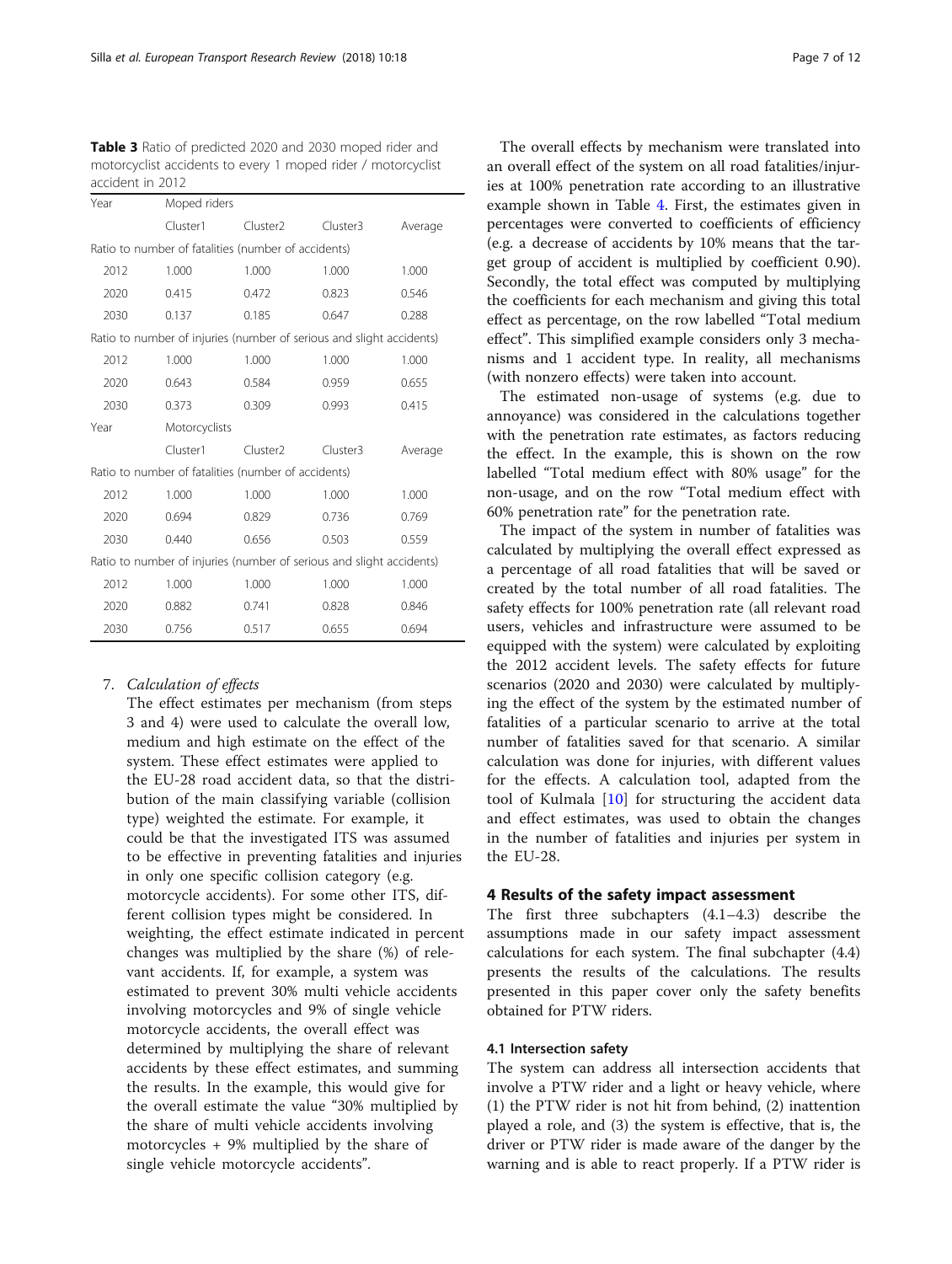| Mechanism                                     | Effect on fatalities           | Effect. %                                  | Coefficient of efficiency |  |
|-----------------------------------------------|--------------------------------|--------------------------------------------|---------------------------|--|
| Mechanism 1                                   | <b>Decreases</b>               | $-10%$                                     | 0.90                      |  |
| Mechanism 3                                   | <i><u><b>Increases</b></u></i> | $+0.5%$                                    | 1.005                     |  |
| Mechanism 6                                   | <i><u><b>Increases</b></u></i> | $+2%$                                      | 1.02                      |  |
| Total medium effect                           |                                | $-8\% \leftarrow (0.90*1.005*1.02 = 0.92)$ |                           |  |
| Total medium effect with 80% usage            |                                | $-8\%*80\% = -6.4\%$                       |                           |  |
| Total medium effect with 60% penetration rate |                                | $-6.4\%*60\% = -3.8\%$                     |                           |  |

<span id="page-7-0"></span>Table 4 An illustrative example of calculation of the total effect on fatalities based on percent coefficients

hit from behind, then that rider is generally not able to prevent the accident. For the Netherlands, the fraction of accidents where the PTW rider is not hit from behind is 99% for both fatalities and injuries. Since no better statistics are available, it is assumed that the same fractions hold for the EU. The EU-wide CARE database shows that 41% of fatal accidents and 46% of injury accidents involving mopeds with vehicles occur at intersections, compared with 41% and 54% respectively for motorcycles with vehicles.

Inattention is assumed to contribute to 30–50% of accidents. Furthermore, the system is only effective if the driver is not incapacitated, which leads to the assumption that 90% of fatalities and 94% of injuries are relevant for this system.

The effectiveness is estimated as 50–60% (the road user is made aware of the danger and system is expected to be effective), based on results from the eIMPACT [[15\]](#page-11-0), PReVAL  $[16]$  $[16]$  and Intersafe2 projects  $[17, 28]$  $[17, 28]$  $[17, 28]$  $[17, 28]$ . These studies looked at a similar system, the main difference being that the VRU is not warned. The system effect could be negatively impacted by overreliance, distraction, annoyance or lack of trust. eIMPACT and PReVAL both estimate a reduction of the effect of the system. eIM-PACT estimates that speed at intersections will increase by 1%, leading to an increase in fatalities and injuries at intersections by 2%. PReVAL estimates an increase of fatalities and injuries by 1.5% due to overreliance. Assuming that the vehicle speed will increase by 0–2% (in line with the eIMPACT assumption), there is a 0–6% increase of intersection accidents due to overreliance (taking into account that VRUs are more vulnerable than vehicle passengers). For all other factors, a zero effect is assumed. In particular, usage is assessed to be 100%.

If the system warns early enough, system users become aware of the danger of conflict and consequently make their intentions clear (e.g. by turning lights), which is estimated to decrease all intersection crashes by 0–0.5%. Wilmink et al. [[15\]](#page-11-0) estimate this effect as a reduction of 0.5% of all intersection crashes, and this estimate is adopted here as a maximal effect.

The system is estimated to have a minor effect on the mobility of pedestrians and cyclists. No effect was expected for the mobility of moped riders or motorcyclists. 4.2 Powered two wheeler oncoming information system If the system is in use, both PTW riders and car drivers are likely to be more aware of an upcoming hazard, lowering their speed or altering their steering response through being informed that another road user is present, thus reducing the accident risk.

Evidence regarding the nature and circumstances of PTW accidents comes from several sources. In the Motorcycle Accident In-Depth Study, or MAIDS [\[29](#page-11-0)], in-depth accident data covering 921 motorcycle accidents in five European countries suggested that some 60% of motorcycle accidents involve collisions with passenger cars—exactly the types of collisions that the Powered Two-Wheeler On-coming Information System aims to prevent. According to the MAIDS data, over a third of these accidents (35%) pointed to two main accident configurations: accidents at an intersection, where the colliding vehicles were following perpendicular paths, and left-turn accidents (right-turn in the UK and Ireland), where two vehicles were approaching the intersection from opposite directions and one vehicle cut across the path of the oncoming motorcycle. Similarly, Reed & Morris [[30\]](#page-11-0) found that of 283 fatal PTW accidents, 46% occurred at an intersection whereas 54% occurred away from an intersection. These figures conform to findings from the EU CARE database used in our calculations, which show that 41% of fatal accidents and 46% of injury accidents involving mopeds with vehicles occur at intersections, compared with 41% and 54% respectively for motorcycles with vehicles also at intersections.

Furthermore, Phan et al. [[31](#page-11-0)] found that for PTWs, 33% of accidents occurred due to inattention. As the system draws attention to impending accidents, this figure was included in the quantitative assessment, as the system was expected to lower the number of PTW accidents caused by inattention. However, we also considered that just because a system alerts drivers/riders to an impending accident, this does not mean they will always take the necessary action. Thus, an estimate of 94–100% of drivers/riders responding to the warnings was assumed in the calculations.

There could also be some indirect negative effects of introducing this system. First there is the issue of risk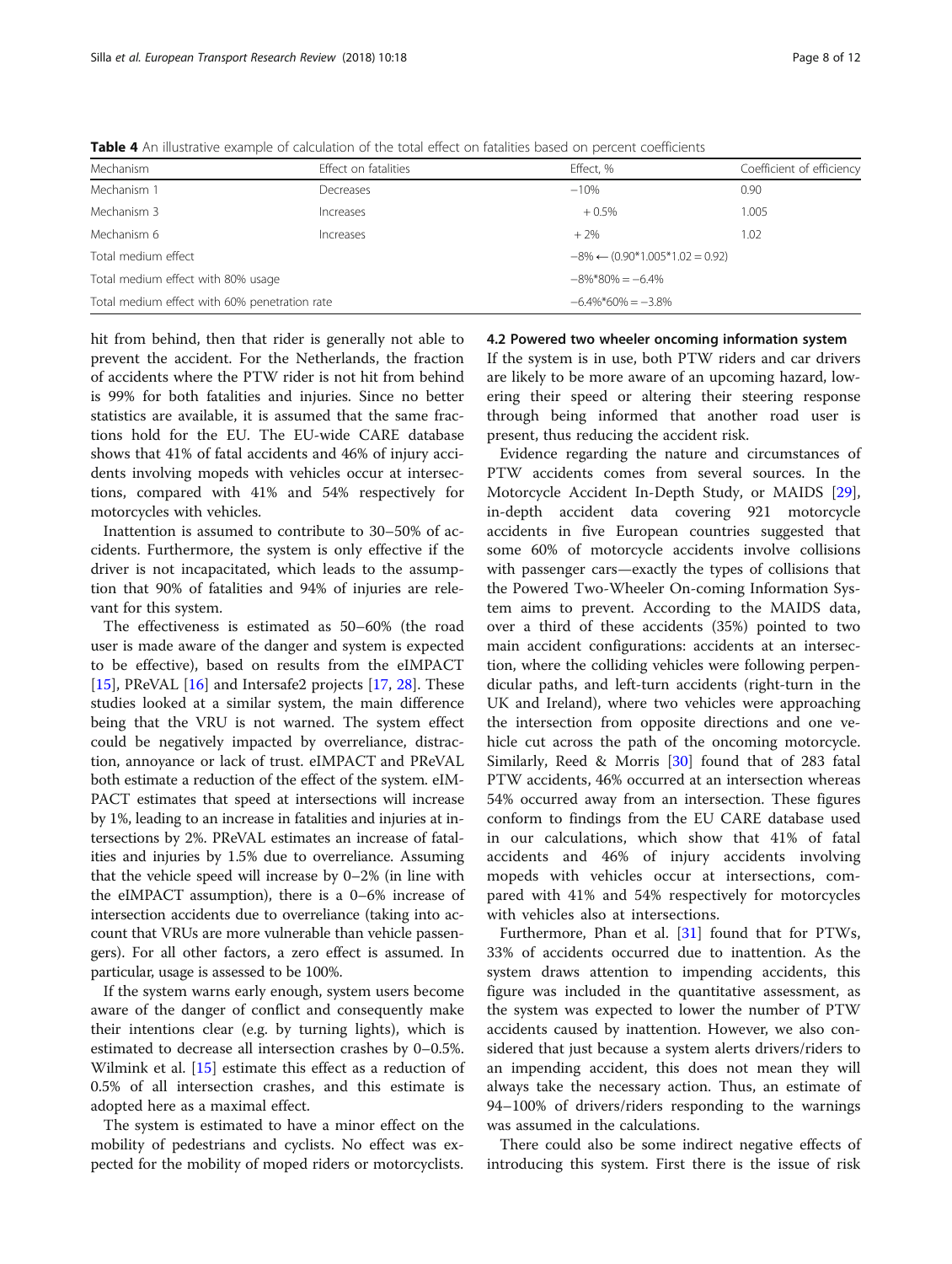compensation; drivers of both cars and PTWs may drive faster, assuming that the system will inform them in good time of any impending danger. This has been demonstrated for other technological systems such as vision enhancement [\[32\]](#page-11-0) and adaptive cruise control [[33](#page-11-0)–[36](#page-11-0)]. However, this was not considered in our calculations. One factor that could significantly reduce the effectiveness of the system is annoyance, causing users to disable it. If it were optimally designed to alert drivers only to imminent crashes this would not be an issue, but such a perfectly working system is highly improbable. If the system gives false warnings and alerts drivers to PTWs that are simply near the car and not on a collision course with it, the system is far more likely to be turned off. It is estimated this would reduce effectiveness by a minimum of 20% to maximum of 50%. The 20% figure most likely applies to motorways or rural roads, on which there are fewer motorcycles in most European countries. The 50% applies more to urban environments, which have a higher prevalence of mopeds and motorcycles in closer proximity to cars. Possibly a PTW2V system could offer added comfort to a PTW rider by reducing the workload, lessening anxiety, and giving assurance that the rider will not be hit by an oncoming vehicle and will better be able to react to a developing situation. This could result in more or longer pleasure rides.

There is no literature to date that has investigated the effect of driver assistance systems on mileage. However, Jamson & Chorlton [[37\]](#page-11-0), when investigating what motivates motorcycle usage, found that, 'The nature of motorcycling … for some has become a leisure activity, with the motorcycle being more of an accessory than a means of transport.' This suggests that the usage of motorcycles may be more sensitive to such changes than most forms of transport, as a result of it often being used for pleasure as opposed to commuting or business. This increase in comfort or perceived safety could therefore possibly have a large effect on usage rate.

As a result, the system is estimated to lead to more pleasure trips and even to an actual switch in modality towards moped and motorcycle usage for everyday commuting. Specifically, the road exposure of moped riders is expected to increase by 0.4–0.7% with use of the system and that of motorcyclists by 0–1.4%. In addition to changes related to direct exposure effects (new and longer trips), impacts are also expected on modal change and are estimated to increase moped rider exposure by 0–1.3% and motorcyclist exposure by 0–0.3%.

#### 4.3 Vulnerable road user beacon system

The system was estimated to prevent accidents between vehicles and PTWs occurring in urban areas. The EUwide CARE database shows that 52% of fatal mopedvehicle accidents and 84% of moped-vehicle accidents

resulting in injuries occur in urban areas. The corresponding shares for motorcycle-vehicle accidents were 40% regarding fatalities and 73% regarding accidents resulting in injuries. In addition, according to Phan et al. [[31\]](#page-11-0), 33% of PTW accidents occur as a result of nondetection or inattention of the car driver. In addition, it is assumed that 85%–90% of equipped car/truck/bus drivers will actually obey the warning and react in time, and thus be able to avoid a collision.

Due to the warnings provided by the system, annoyance due to high detection levels of VRUs, especially in urban environments, where numerous pedestrians and bicyclists are in the vicinity of the vehicle, can have a significant impact on speed, throttle control and lateral position on the road. While annoyance can lead to an increased workload of direct system users, a tactile or audio-visual warning, despite being annoying, has not been shown to have a significant negative impact on actual accident risk. Nevertheless, increasing numbers of audio warnings/information are associated with reduced willingness to react to the provided information [[38\]](#page-11-0).

The potential effects of this are expected to lead to nonusage of the system in 20–30% of cases. In addition, overreliance of either a car driver or a PTW rider expecting a reaction from the other road user could lead to a negative impact in view of the system's aims. As the VBS is only actively used by the car driver, overreliance is assumed to be higher for the active user (car driver) compared to informed PTW rider, who expects to be detected. In these situations, either PTW riders or car drivers are assumed to be less vigilant due to the available system. Also in these situations, overreliance could well diminish the expected positive impacts of the system by 24–34%, if either of the above negative effects applies.

The road exposure of moped riders is expected to increase by 0.3–0.8% and the road exposure of motorcyclists by 0.1%–0.8% with use of the system. In addition to changes related to direct exposure (new and longer trips), impacts are also expected on modal change, which is estimated to increase moped rider exposure by 0.1–0.7% and the road exposure of motorcyclists by 0. 1%–0.7%. These exposure changes were assumed based on studies relating to risk perception and subjective safety impacts on modal choice (see e.g.  $[39]$  $[39]$ ). These changes was expected to be especially relevant to the group of motorcyclists which shows comparatively high levels of insecurity and a lack of subjective safety in traffic [\[40](#page-11-0)–[42\]](#page-11-0). Therefore, the estimated increase in PTW trips is expected to result from a more optimistic safety perception of this mode of transport.

#### 4.4 Overall results

According to our principle results, all of the systems we studied have a positive impact on PTW rider safety by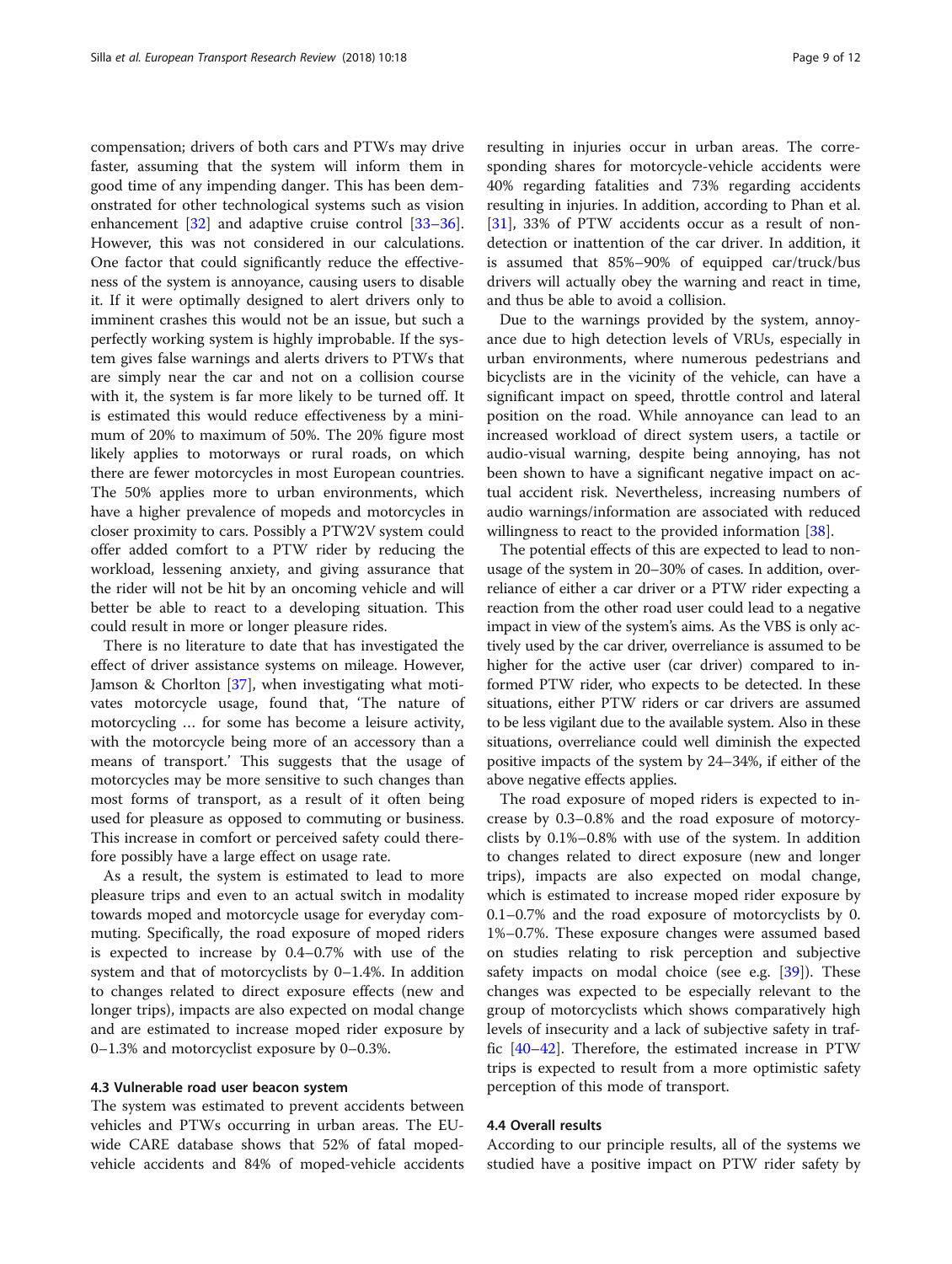preventing fatalities and injuries. When considering full penetration, the best estimates for safety would be achieved by adopting PTW2V and INS, and the poorest by the Vulnerable road user Beacon System (VBS). The estimated medium yearly reduction in percentage of all road fatalities within the EU-28 is approximately 1.0% for PTW2V, 0.9% for INS, and 0.8% for VBS (Fig. 3). The estimated medium yearly reduction in number of PTW rider fatalities at 2012 accident levels in the EU-28 is 283 for PTW2V, 261 for INS and 216 for VBS (Fig. 4).

The forecasts for 2020 and 2030, taking into account the estimated penetration rates and accident trends, showed the highest effects for INS (nine fewer fatalities in 2030), followed by PTW2V (seven fewer fatalities in 2030) and VBS (six fewer fatalities in 2030) (Fig. 5). It should be noted that the impacts are calculated for the assumed penetration rates and have to be recalculated when more accurate measurements of penetration rates become available.

### 5 Discussion and conclusions

The objective of this study was first to identify the mechanisms of impact through which selected ITS systems influence the safety of PTW riders, and to describe their effects. Second, we aimed to estimate these impacts quantitatively once these ITS systems are fully deployed in the EU-28, including in selected future scenarios for 2020 and 2030. According to the analysis, all of the systems we looked at have a positive impact on PTW rider safety by preventing fatalities and injuries. The best effects (when considering 2012 accident data and full penetration) were offered by PTW2V and INS, and the weakest by VBS. The estimated medium annual drop in PTW rider fatalities in the EU-28 varied between 216 and 283 per system at 2012 accident levels. The strong effect of PTW2V is not surprising, since this system potentially addresses all multi-vehicle accidents. It could be even increased if higher levels of usage attained (currently 20–50% of non-usage was assumed to be caused





by annoyance). Furthermore, based on the results, the other two systems (INS and VBS) also show significant potential for improving the safety of PTW riders. Their effects are, however, slightly lower, mainly because INS and VBS target only specific situations — INS intersection accidents, and VBS mainly situations with obstructed views or unexpected behaviour of VRUs. However, even small safety effects can be significant when, as we assume will happen in the future, the systems are introduced as combinations or bundles, especially when individual systems in a bundle target different type of accidents.

A look-ahead to 2030 considering predicted penetration rates and accident trends provides a more realistic view of the expected effects. The results for future scenarios (2030) showed the strongest effects on fatality numbers per system in the EU-28 for intersection safety. In our assessment, the level of penetration, which was based on questionnaires and feedback from stakeholders, was assumed to be quite low. The respondents were not specifically asked to provide promoted scenarios (e.g. policy actions of the European Commission), therefore the responses can be considered conservative (businessas-usual scenarios). An additional reason for relatively low penetration rates is that all the investigated systems require that two parties are equipped with the system. In

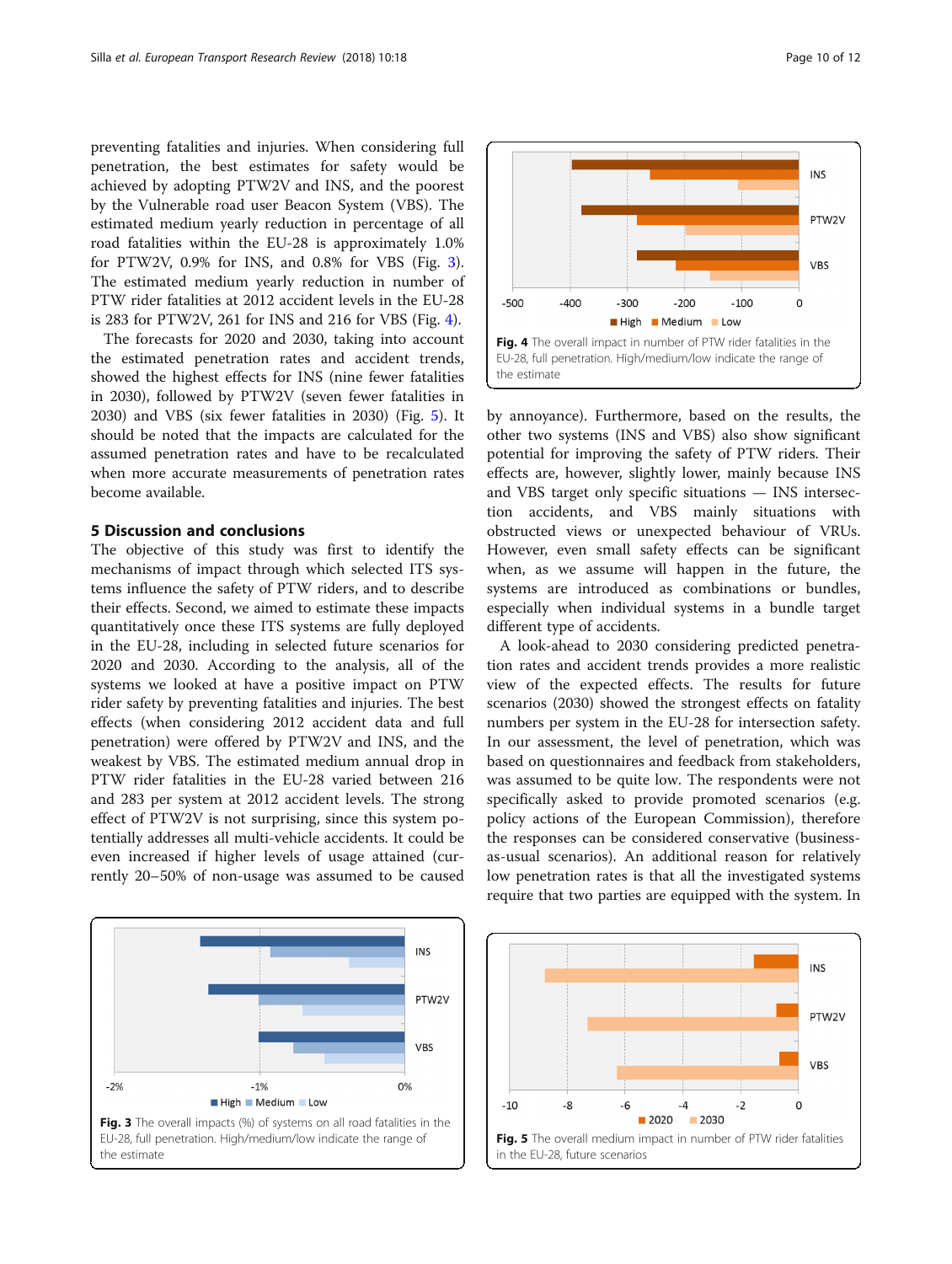PTW2V and VBS, both PTW riders and vehicles need to be equipped with the system, and INS requires equipping both vehicles and the infrastructure. We acknowledge that even over the short-term period since the questionnaires were completed, several European Commission (e.g. the C-ITS Platform) and other promotional activities have taken place (such as the discussion on automated driving), in which case the estimated penetration rates could well be higher now.

User acceptance of ITS among PTW riders might be an issue for deployment. For example, systems designed for cars are not often suitable as such for PTW riders. Different types of sensors, visual user interfaces, integration with vehicles and standards are needed for PTWs. In addition, the cost of a system, initially designed for cars, should be better adjusted to that of a PTW. That said, implementation of ITS systems can provide added value to the PTW riding experience, for example through better road markings needed for the systems. In addition, ITS warnings of problems typical to PTW, such as slippery road surfaces, manholes, and crosswalks on curves would make the systems more desirable for PTW riders.

It is important to note that the provided estimates on safety effects consider future systems in future scenarios, which makes estimated numbers of avoided fatalities and injuries in the EU-28 somewhat uncertain. In general, this uncertainty can derive from a) estimates of safety effects (which depend on the results of expert questionnaires and findings from the literature), b) accident data (which depends on the quality of data on different accident types), c) estimated accident trends, and d) estimated penetration rates. The uncertainty was addressed by providing low, medium and high values for all the estimates related to each relevant safety mechanism. Similarly, the estimates of penetration rates included low, medium and high values. Uncertainties in accident data and accident forecasts were not addressed. The results of this paper concern only fatalities. This is because during the assessment process it became evident that the underreporting of injuries is common and the extent of this problem varies between countries. For fatalities, the data is of better quality but not perfect either.

Moreover, when interpreting the results for future scenarios, it is important to note that the impact difference between 2020 and 2030 is partly due to the current trend of year-by-year drop in number of fatalities and injuries being expected to continue into the future, which is a rather conservative assumption. This trend is subject to a wide range of safety enhancements (e.g. improvements in infrastructure, vehicles, driver and traveller training, etc.) other than the systems under consideration in this project. The consequence of this

trend is that there will be fewer fatalities and injuries in 2020 and 2030, hence a system that prevents the same fraction of fatalities and injuries in 2020 as in 2030 will have lower savings in 2030 than in 2020 in absolute numbers. On the other hand, PTW ridership can increase for a number of reasons, which would influence accident trends and thus increase the number of PTW rider accidents in respect to the estimate. The trends have been determined separately for different VRU groups and cars, because the historical trend shows large differences, but further subdivision (e.g. by accident type) has been deemed unnecessary and unpractical.

In summary, the results of this study show that the ITS under study have a strong potential to improve the safety of PTW riders. It should be noted that the impacts are calculated for the assumed penetration rates and have to be recalculated when more accurate measurements of penetration rates become available. In order to realise the potential safety effects (or obtain even higher safety benefits than estimated in this study), the deployment of the most promising systems should be supported by different stakeholders and decision makers. In future, the accuracy of the estimates can be improved by better accident data (more detailed information on numbers and details of accidents, including also hospital data) and by trials to collect more information on the functioning of the systems and their effect on road user behaviour.

#### Acknowledgements

The research was funded by the European Union's Seventh Framework Programme under grant agreement n° 321586 (VRUITS) and participating partners.

#### Authors' contributions

AS with the support of LL and PR, was responsible of leading the work on assessing the safety effects of each system and providing support and comments to the assessment of effects of each system on road user behavior. In addition, AS conducted the calculations to obtain the numerical safety effects of each system. JS was responsible on identifying the penetration rates for different systems whereas AM and GH carried out the estimation on accident trends for each system. The work on the analysis of the effect of each system on road user behaviour was divided as follows: MvN lead the analysis on intersection safety, AM and GH lead the analysis on Powered Two Wheeler oncoming information system and DB led the analysis on vulnerable road user beacon system. All authors read and approved the final manuscript.

#### Competing interests

The authors declare that they have no competing interests.

#### Publisher's Note

Springer Nature remains neutral with regard to jurisdictional claims in published maps and institutional affiliations.

#### Author details

<sup>1</sup>VTT Technical Research Centre of Finland Ltd, P.O. Box 1000, 02044 VTT Espoo, Finland. <sup>2</sup>TNO, PO Box 49, 2600 AA Delft, The Netherlands.<br><sup>3</sup>Loughborough Decian School, Loughborough University Lough Loughborough Design School, Loughborough University, Loughborough, Leicestershire LE11 3TU, UK. <sup>4</sup>FACTUM Chaloupka & Risser OG, Danhausergasse 6/4, 1040 Vienna, Austria.